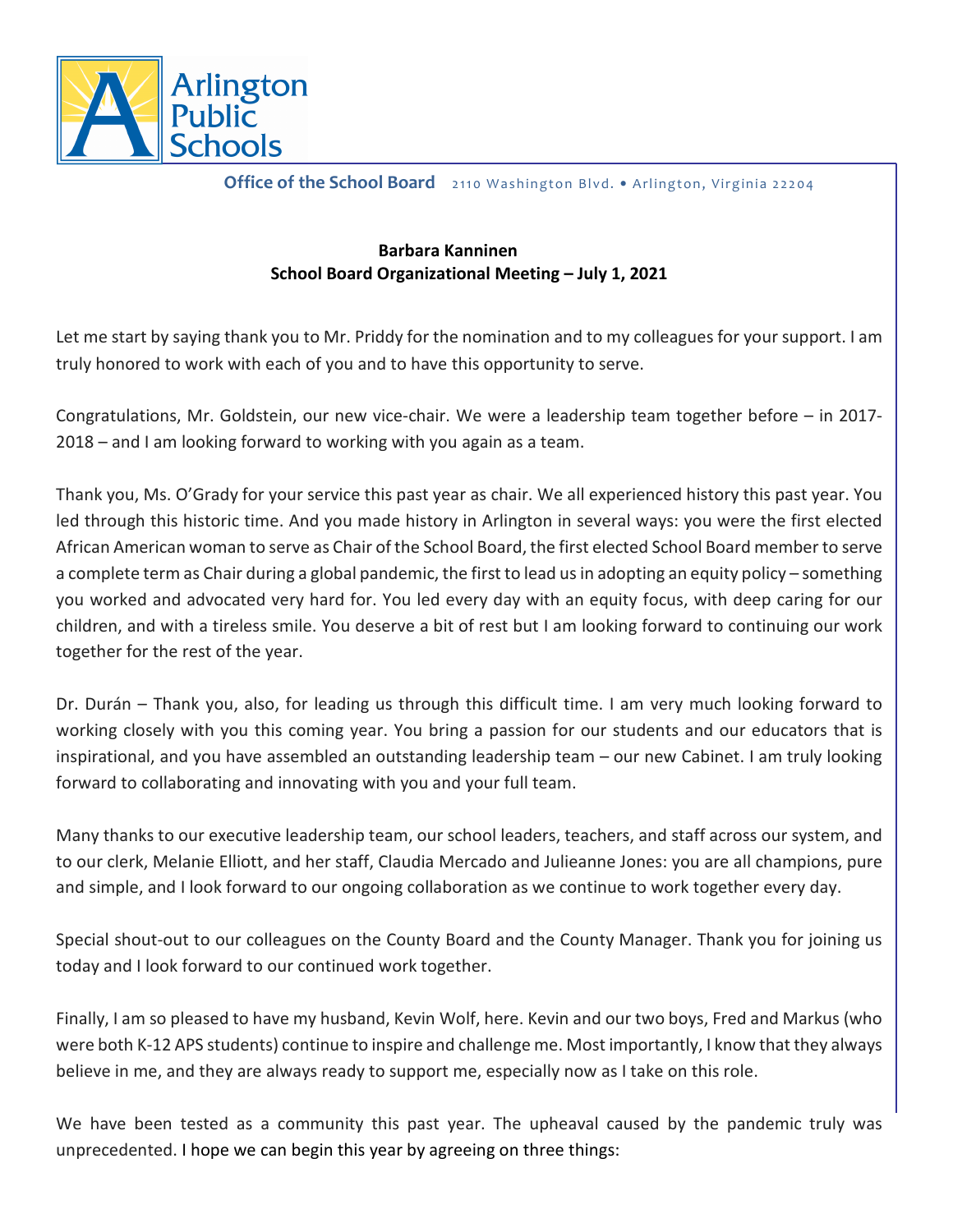- First, that we have all been through trauma.
- Second, that over the next decade and even over the next century, there will be many academic studies, books, articles and more written about whether we as nation, as a community, and as a school system made the right calls over the course of the pandemic.
- But third, that what matters most right now is doing right by the kids.

Are the kids all right? This is the question we need to ask ourselves and them every day. Are they being challenged? Are they finding opportunities that suit them? Do they have a trusted adult they can go to? Is there too much screen time? How is their reading? Are they engaged?

These are questions we aim to ask every year, but this year, we need to ask them with a renewed sense of urgency.

Our kids need to heal, and they need to move forward, socio-emotionally and academically. And we need to provide that balance to them, even as we all seek to heal and move forward ourselves.

Same with our school system as a whole: we have work to do this coming year (and beyond) to bring APS back to being a fiscally healthy and sustainable school system, to build our operational efficiency, and to move APS forward.

Some things to watch for this year as we re-group and re-build:

- A laser-focus on improving our literacy program, with special focus on our Special Ed and English Learner students
- The re-launch of our strategic plan dashboard, to provide transparency and renewed accountability
- The development of our first-ever equity profile, as we continue to promote equity, excellence, and consistency across our schools
- A continued focus on improving staff compensation and a plan for collective bargaining, so that we can ensure that all staff are fairly and consistently rewarded for their great work
- A new elementary school, new buildings, boundary refinements, a 10-year capital improvement plan, and
- A very challenging budget season (that basically starts tomorrow)

All this in the context of our asking, every day, are the kids okay? And, what is worked, what's no longer working, how can we do better?

I am energized by our agenda and about taking on the role of Chair this year. For those of you who do not know me, here are three things that I would like you to know: First, I love kids. Second, I'm a huge believer in the power of education, and third, I do not like long meetings.